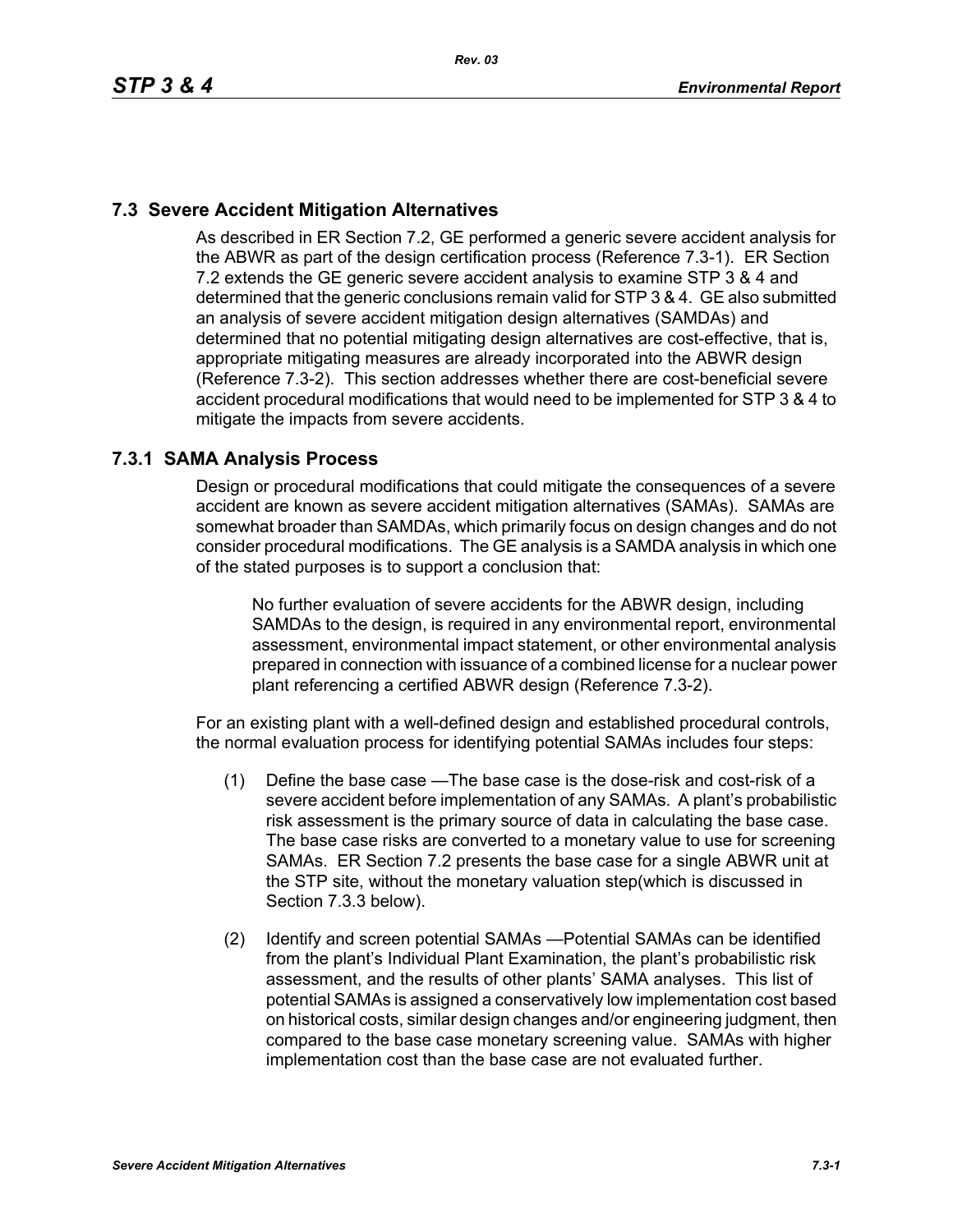*Rev. 03*

- (3) Determine the cost and net value of each SAMA Each SAMA remaining after Step 2 has a detailed engineering cost estimate developed using current plant engineering processes. If the SAMA does not exceed the base case screening value, Step 4 is performed.
- (4) Determine the benefit associated with each remaining SAMA Each SAMA that passes the screening in Step 3 is evaluated using the probabilistic risk assessment model to determine the reduction in risk associated with implementation of the proposed SAMA. The reduction in risk benefit is then converted to a monetary value and compared to the detailed cost estimate developed in Step 3. Those SAMAs with reasonable cost-benefit ratios are considered for implementation.

Since the GE analysis has shown that there are no additional cost-beneficial design modifications, no further assessment of design modifications is required. In the absence of an existing plant with established procedural controls, the STP SAMA analysis thus is limited to determining the magnitude of plant-specific procedural modifications that would be cost-effective. Determining the magnitude of cost-effective procedural modifications is the same as "1. Define base case" for existing nuclear units. The monetary value of the base case benefit is calculated by assuming the current dose-risk of the unit could be reduced to zero and assigning a defined dollar value for this reduction in risk. Any procedural change with a cost that exceeds the benefit value would not be considered cost-effective.

The dose-risk and cost-risk results from the ER Section 7.2 analyses are converted to monetary value in accordance with methods established in NUREG/BR-0184 (Reference 7.3-3). NUREG/BR-0184 presents methods for determining the value of decreases in risk using four types of attributes: public health, occupational health, offsite property, and onsite property. Any SAMAs in which the conservatively low implementation cost exceeds the base case monetary value would not pass the screening in Step 2. If the STP baseline analysis produces a monetary value of the benefit that is below the cost expected for implementation of any SAMA, the remaining steps of the SAMA analysis are not necessary.

# **7.3.2 ABWR SAMA Analysis**

In the certification process, only design alternatives were of interest. The GE SAMDA analysis is presented in the Technical Support Document for the ABWR (Reference 7.3-2). The monetary valuation of the averted cost-risk (defined as the monetary valuation of reducing the base case core damage frequency to zero) was based solely on the cumulative dose-risk over the 60-year life of the plant, assuming the NRCgenerated value of \$1000 per person-rem. The resulting dose-risk was determined to be 0.269 person-rem (4.48 × 10-3 person-rem per reactor year), so the averted costrisk was calculated to be \$269. GE determined that no design change would be costeffective with this low value of averted cost-risk.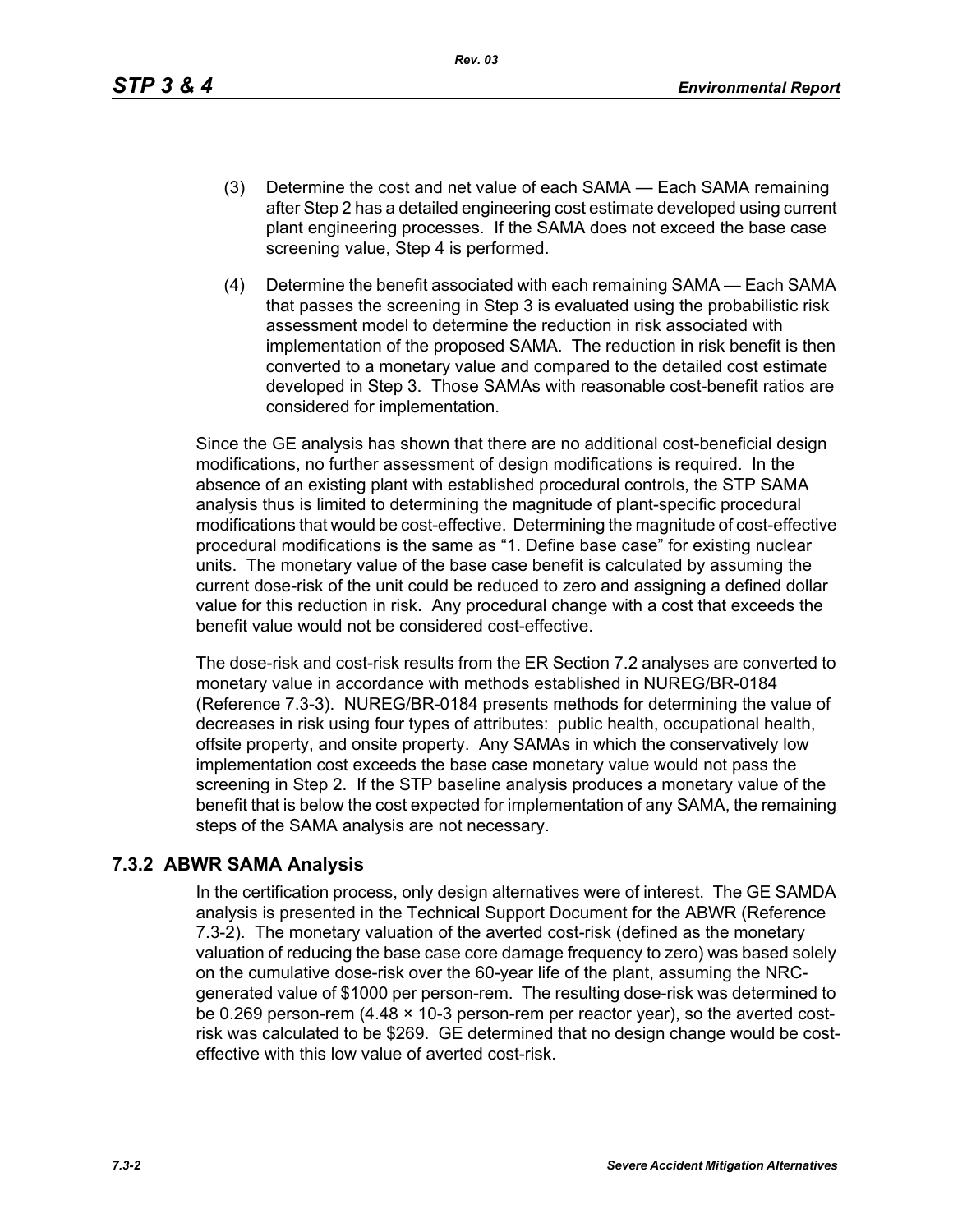# **7.3.3 Monetary Valuation of the STP 3 & 4 Cost-Risk**

The principal inputs to the base case calculations are as follows:

| Dose-risk              | $4.3 \times 10^{-3}$ person-rem per reactor year (reported in<br>Table 7.2-1) |  |
|------------------------|-------------------------------------------------------------------------------|--|
| Cost-risk              | 2.6 dollars per reactor year (reported in Table 7.2-1)                        |  |
| Dollars per person-rem | \$2000 (provided in NUREG/BR-0184)                                            |  |
| Licensing period       | 40 years                                                                      |  |
| Economic discount rate | 7% and 3% (recommended in NUREG/BR-0184)                                      |  |

With these inputs, the monetary valuation of reducing the base case core damage frequency to zero is presented in Table 7.3-1. The monetary valuation, known as the maximum averted cost-risk, is conservative because no SAMA can reduce the core damage frequency to zero.

The maximum averted cost-risk for a single ABWR at the proposed STP site is \$6,900. Even with a conservative 3% discount rate, the valuation of the averted risk is only approximately \$12,500.

These values are higher than the GE generic analysis result of \$269. However, the GE analysis (Reference 7.3-2) used a different methodology that did not calculate a costrisk for each accident sequence, did not calculate net present value, and used \$1000 per person-rem instead of \$2000. If STPNOC were to perform the analysis described in ER Section 7.2 using the GE methodology (Reference 7.3-2), the resulting dose-risk value would be \$258. This \$258 value is approximately the same as the GE value. Even using the STPNOC values, the results of the SAMDA analysis performed by GE for the ABWR would not be affected; i.e., there still would be no cost-effective design alternatives.

Due to the costs associated with processing administrative changes (including training costs), administrative changes are likely to cost more than the maximum averted costrisk of \$6,900 (or even \$12,500). Furthermore, since administrative changes would likely have a small impact on risk, the reduction in risk benefit of administrative changes will likely be substantially less than the cost of the administrative changes. Therefore, it may be concluded that administrative changes are not reasonable SAMAs.

Evaluation of specific administrative controls will occur when the STP 3 & 4 design is finalized and plant administrative processes and procedures are being developed. At that time, appropriate administrative controls on plant operations would be incorporated into the management systems for STP 3 & 4.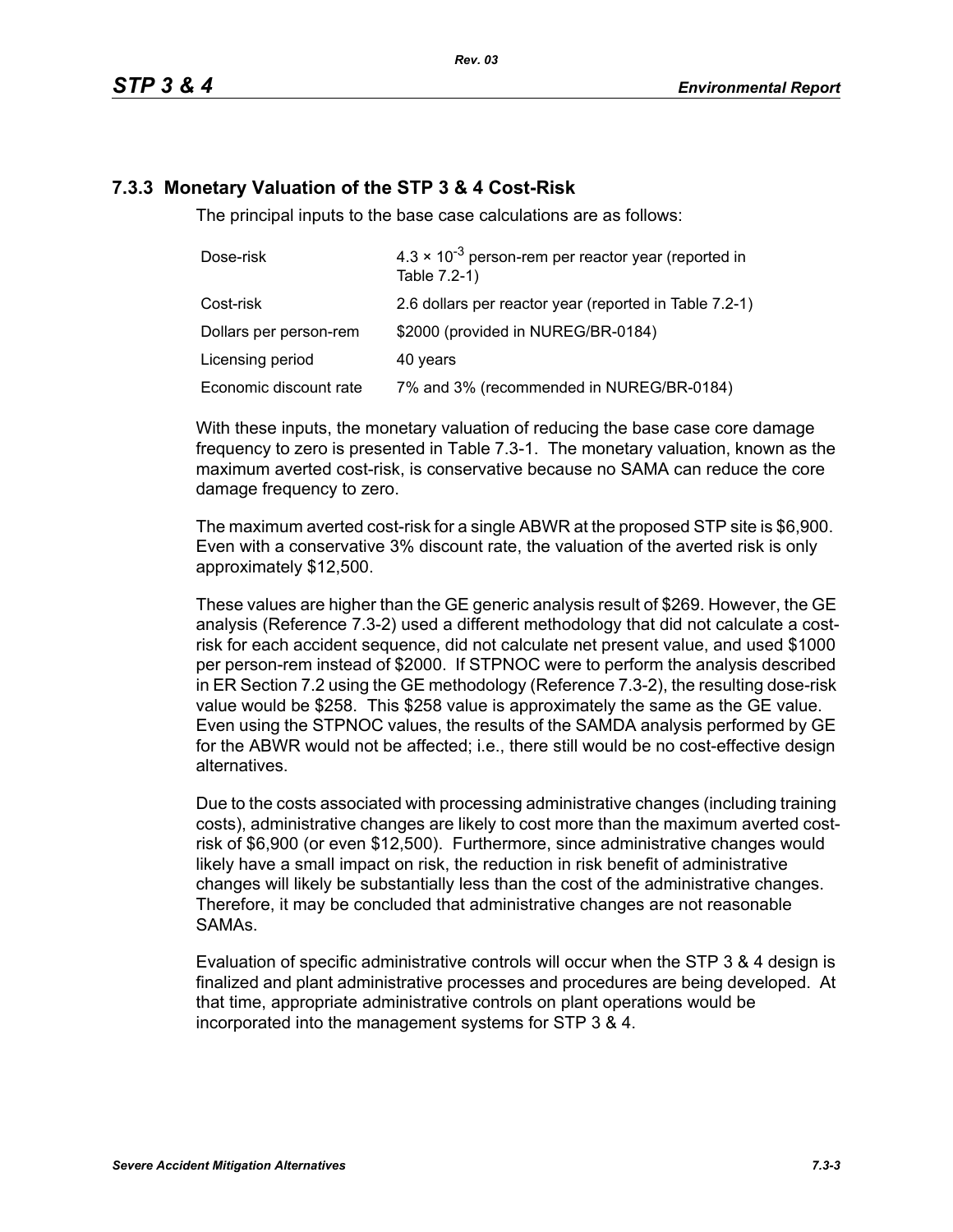# **7.3.4 References**

- 7.3-1 "Probabilistic Evaluations," Chapter 19D, ABWR Standard Safety Analysis Report, Amendment 35, General Electric.
- 7.3-2 "Technical Support Document for the ABWR," Revision 1, MPL No. A90- 3230, General Electric, San Jose, California, November 18, 1994.
- 7.3-3 "Regulatory Analysis Technical Evaluation Handbook," NUREG/BR-0184, January 1997.